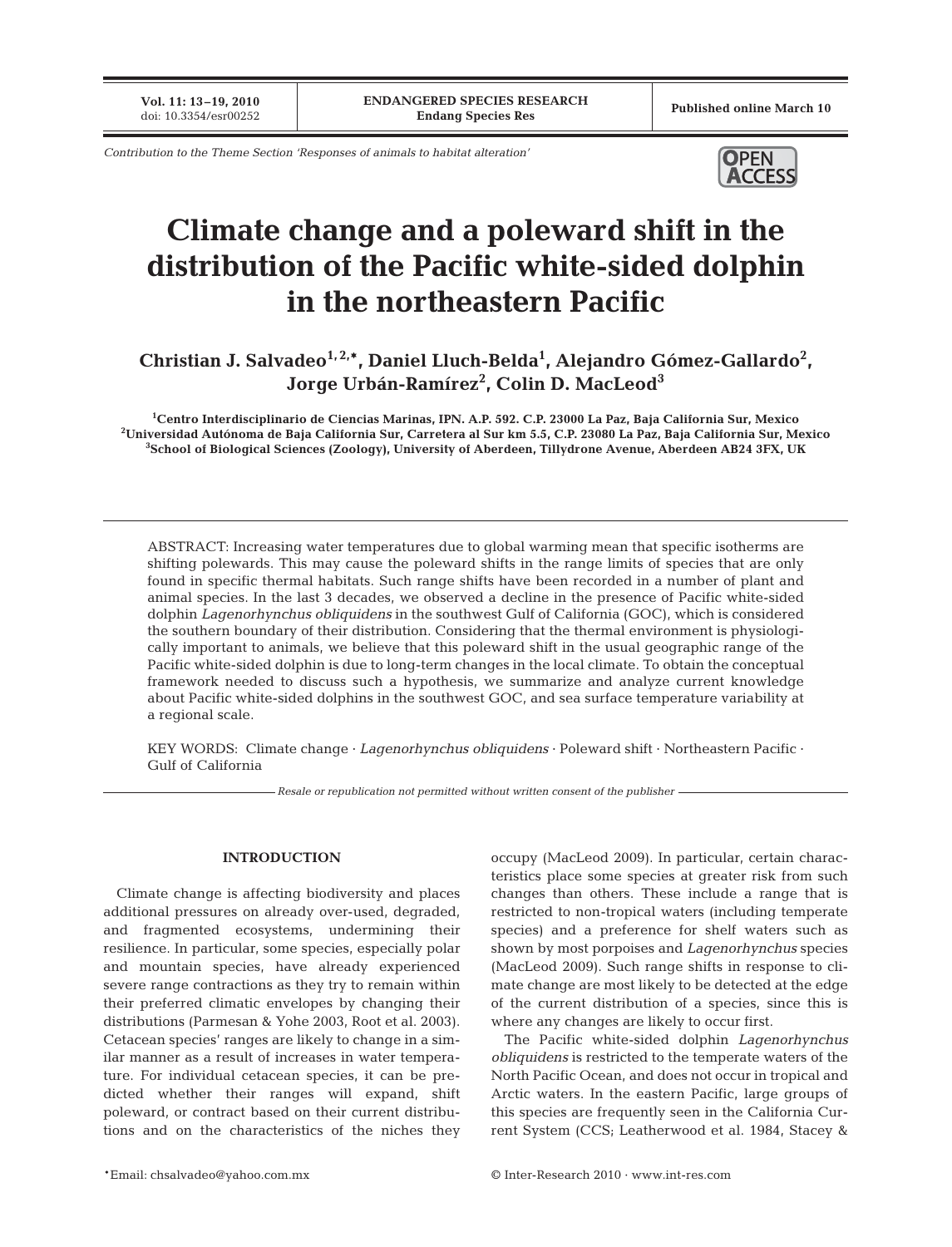Baird 1990, Keiper et al. 2005). The southern boundary of the distribution of Pacific white-sided dolphins is the Gulf of California (GOC), where the species has been observed only in the southwest area during the temperate season (from December to June; Aurioles et al. 1989).

In the CCS and GOC, water temperatures are known to have increased over the last century (Lluch-Belda et al. in press; see Fig. 2). Given this water temperature rise at the southern edge of its distribution, if the range of the Pacific white-sided dolphin is being affected by climate change in the manner suggested by MacLeod (2009), we would predict that its distribution would have declined in the GOC in recent years. To test this prediction, we examined the occurrence of Pacific white-sided dolphins in the GOC between 1980 and 2009 based on data from 2 separate sources. While these surveys have different spatial coverage, they provide data collected in a consistent manner for an overlapping area in the GOC over a sufficiently long period to assess whether any changes in distribution have occurred at the southern edge of this species' distribution in the northeast Pacific.



Fig. 1. Study area and sighting positions from 1978–1988 (80s) (small white area within dark gray shaded area; all triangles, where gray triangles indicate opportunistic sightings reported by Aurioles et al. 1988, 1989 and not taken in to account for numerical analysis),  $1989-1999$  (90s) ( $\bullet$ ), and  $2000-2009$  (00s) ( $\blacksquare$ ). CCS: California Current System; ETP: Eastern Tropical Pacific; GOC: Gulf of California; LPC: La Paz City; SLR: sea lion rookery



Fig. 2. Sea surface temperature (SST) anomalies (10 yr Hamming smoothed series) in the Gulf of California (GOC) and California Current System (CCS) from Lluch-Belda et al. (in press)

#### **MATERIALS AND METHODS**

The study area is located in the southwest GOC along the eastern coast of the Baja California Peninsula (Fig. 1). This area is structurally complex. The continental shelf is irregular and narrow with the presence

> of basins, sea mounts, and several volcanic islands. North-northwesterly winds prevail during the temperate season, promoting upwelling along the gulf's eastern coast (Maluf 1983). Such upwelling fertilizes the whole gulf through a system of eddies that carry enriched waters from the eastern to the western coast (Beier 1997). These hydrographic features promote a higher and homogeneously distributed productivity throughout the study area.

> We compared sightings of the Pacific white-sided dolphin in the southwest GOC during temperate seasons (when this species is most likely to be present) from the last 3 decades. These sighting data came from 2 separate sources. We primarily used data from Aurioles et al. (1989) to provide information on the occurrence of Pacific white-sided dolphins in the surveyed area during the 1980s. These data were collected during trips to the sea lion rookery situated on Espiritu Santo Island in La Paz Bay (Fig. 1). During each trip, observers searched for animals and recorded all species sighted (D. Aurioles pers. comm.). These surveys were initiated in 1978 and have continued until the present time. The second data set used included sightings collected over a 20 yr period between 1989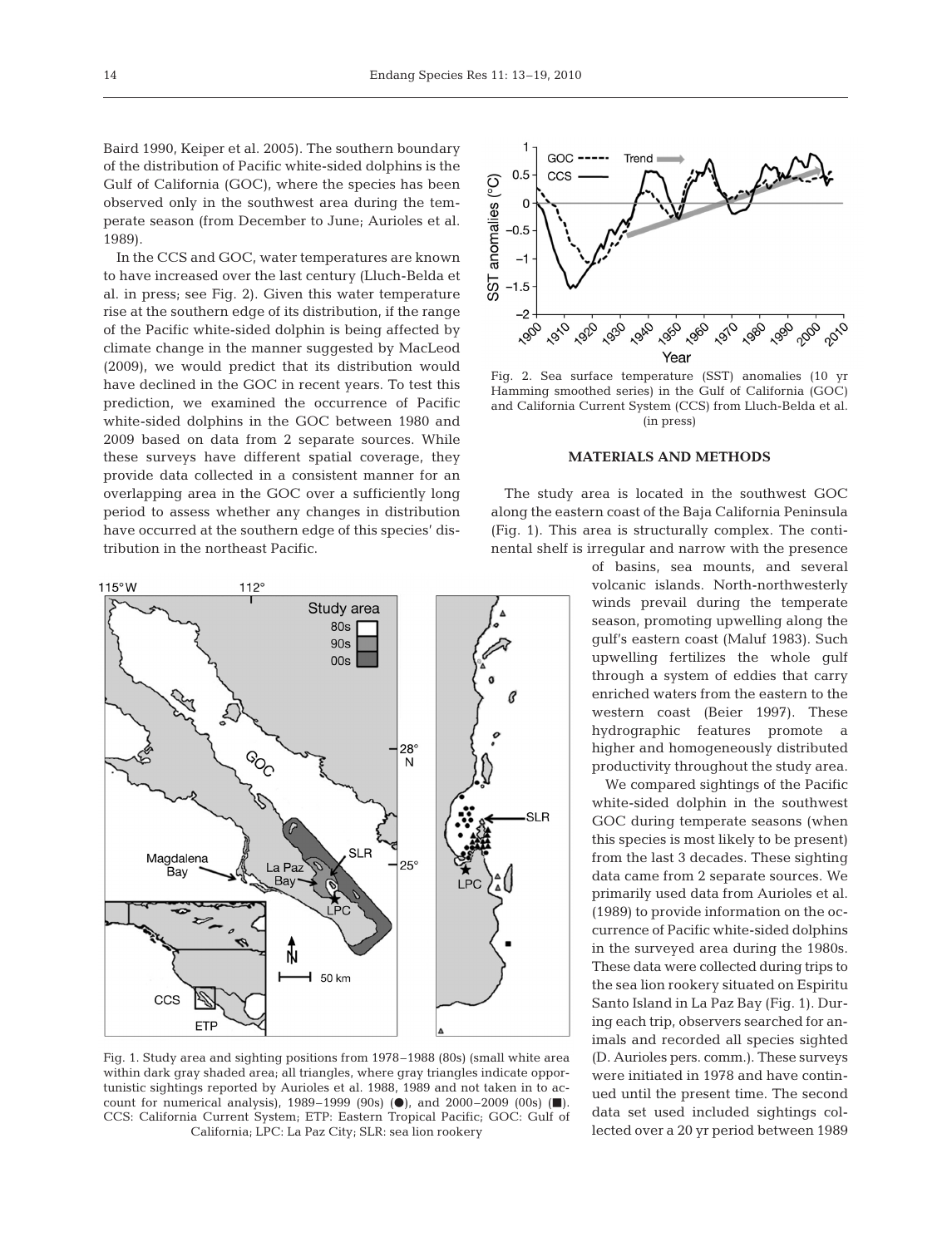and 2009 by the Universidad Autónoma de Baja California Sur (UABCS). These sightings were collected during sampling trips that followed a consistent but non-random search method, in which the boat ran in a straight line at cruising speed (11 knots) following a predetermined track trying to cover most of the study area, with less than Beaufort 3 wind scale conditions (higher conditions significantly reduce the capacity of observers to detect cetaceans). During each sampling trip, 3 observers were located on the boat, 1 at the front and 1 on each side of the boat for cetacean searching, and stops were made every 30 min for a 360 $^{\circ}$  binocular (7  $\times$  50) scan. When a cetacean was sighted, the date, time, species, location, number of animals, behavior, and association with other marine species (birds, fishes, mammals, and turtles) were recorded. For the purposes of this study, this data set was divided into 2 time periods, the 1990s and the 2000s. The 1990s data were obtained exclusively from sampling trips in the La Paz Bay area and adjacent waters, while in the 2000s, the area covered was larger (Fig. 1). While the data for the 1990s (1998–1999) and 2000s (2000–2009) came from larger sampling areas than those covered by the data from the 1980s (1978–1988), these later surveys also covered the same area as the 1980s surveys, meaning that there is at least some spatial consistency over time. In addition, as the Pacific white-sided dolphin is generally more abundant in open waters, this species is likely to be more abundant in these wider areas than in La Paz Bay itself. Therefore, the wider coverage would be expected to have increased rather than decreased the encounter rate with this species.

Sighting data from the UABCS surveys collected from 1989 to 2009 were used to calculate seasonal dolphin relative abundance (animals  $h^{-1}$ ) for each year as an indicator of the species' presence in GOC waters for the 1990s and 2000s. Data from Aurioles et al. (1989) were not included in this calculation, because they were presented as accumulated monthly observations from the period 1978 to 1988; thus we could not calculate the relative abundance and effort for each year alone. In addition, effort was presented as the number of transects. For this reason, before we were able to compare their data to the UABCS data, it was necessary to transform the number of transects into the total time spent (3 h for each transect; D. Aurioles pers. comm.).

To compare records among the 3 decades, for each we calculated the following: (1) the total effort hours, total sightings, and total number of animals; (2) the mean, maxima, and minima of the dolphin group size; and (3) the relative abundance (number of sightings and animals  $h^{-1}$  of effort). Also, the monthly accumulated effort and number of animals were calculated for the 1990s and 2000s, to compare the monthly presence pattern between decades.

To assess possible causes for any changes in the occurrence of Pacific white-sided dolphins, 3 additional data sets were investigated. Firstly, information on the occurrence of other cetacean species collected during the same surveys was investigated. This allowed an assessment of whether any decline in occurrence was restricted to the main species of interest, or whether other species were also affected. If only Pacific white-sided dolphins were affected, then this would suggest the change is unlikely to be driven by factors such as bycatch, changes in productivity, or decline in ecosystem productivity, which would be expected to also affect other cetacean species.

Secondly, data from annual landings of small pelagic fish (mostly Pacific sardine *Sardinops sagax caerulea*) in the GOC and the west coast of Baja Peninsula (Magdalena Bay and Ensenada) were used as an approximation of regional prey availability. We used annual sardine landings as they are considered a good index of sardine abundance, due to a high degree of similarity between sardine landings and biomass estimation (Norton & Mason 2005). These data were provided by the Laboratorio de Edad y Crecimiento at the Centro Interdisciplinario de Ciencias Marinas-Instituto Politécnico Nacional (CICIMAR-IPN). This allowed us to assess whether changes in prey availability could be influencing the occurrence of Pacific white-sided dolphins within the surveyed areas.

Finally, in order to directly assess whether any changes in the occurrence of Pacific white-sided dolphins since the 1980s were related to changes in water temperature, data on sea surface temperature (SST) in the CCS and southern GOC region were obtained from Lluch-Belda et al. (in press). The authors constructed annually averaged sea surface temperature (SST) anomalies in  $2 \times 2^{\circ}$  quadrants at the GOC and CCS using the International Comprehensive Ocean-Atmosphere Data Set (ICOADS, Release 2.0, available at http://icoads.noaa.gov/) and the NOAA Extended Reconstructed SST (ERSST) data set (NOAA Satellite and Information Service, http://lwf.ncdc.noaa. gov/oa/climate/research/sst/sst.php).

#### **RESULTS**

The data show that despite the increase in the spatial (Fig. 1) and temporal (Fig. 3, Table 1) effort, the occurrence (sightings and animals  $h^{-1}$  of effort) of this dolphin species has decreased during the last 3 decades (Fig. 3, Table 1). This decline in occurrence is most evident at the decadal scale.

In the 1980s, Pacific white-sided dolphins were regularly sighted in the surveyed areas between La Paz City and the sea lion rookery in La Paz Bay (Fig. 1).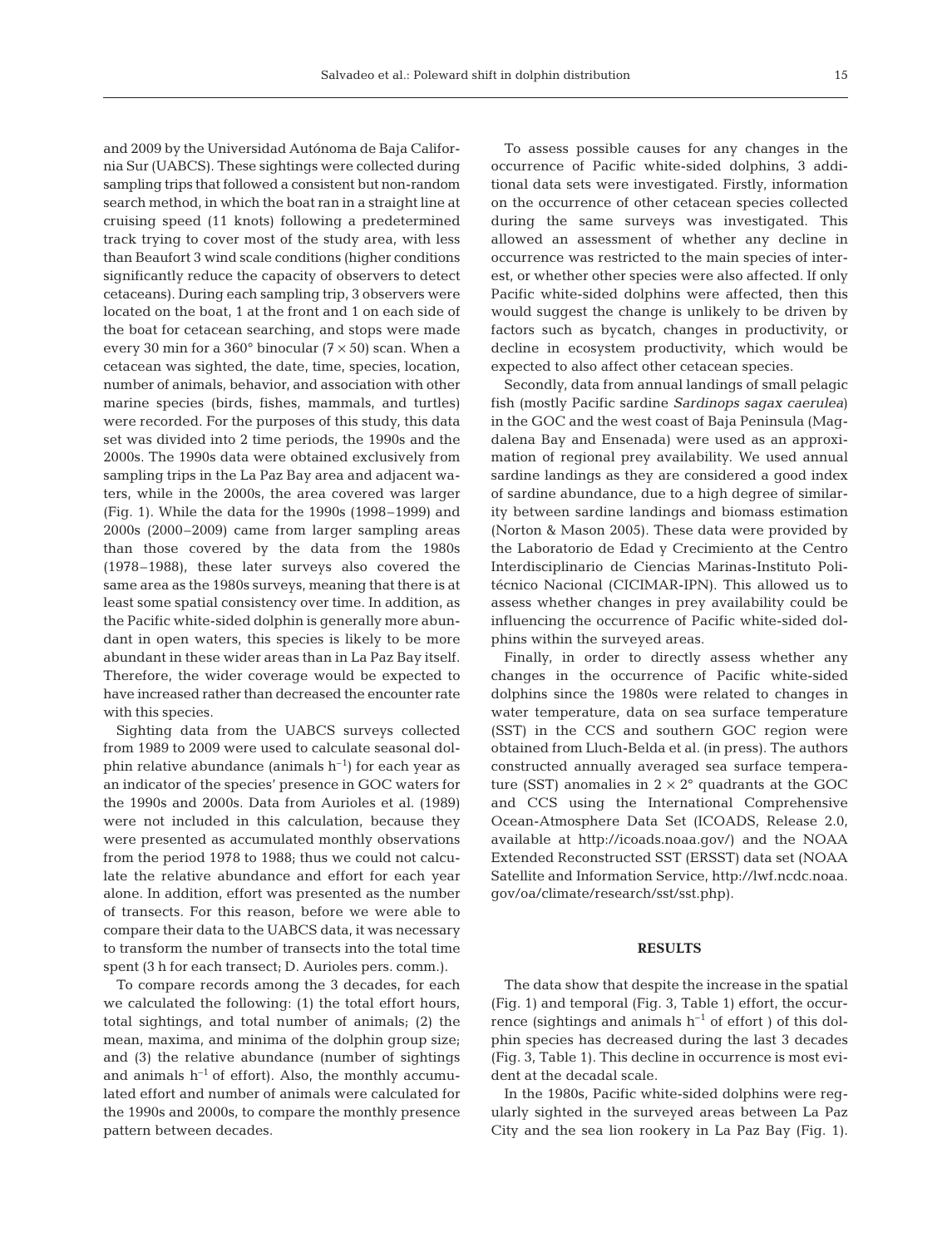| group size; sightings h <sup>-1</sup> and animals h <sup>-1</sup> ; abundance relative to effort; 1980s: 1978–1988; 1990s: 1989–1999; 2000s: 2000–2009 |        |           |         |      |      |      |    |                    |                  |
|--------------------------------------------------------------------------------------------------------------------------------------------------------|--------|-----------|---------|------|------|------|----|--------------------|------------------|
| Period                                                                                                                                                 | Effort | Sightings | Animals | Mean | Min. | Max. | SD | Sightings $h^{-1}$ | Animals $h^{-1}$ |
| 1980s                                                                                                                                                  | 252    | 10        | 647     | 65   |      | 200  | 67 | 0.039              | 2.56             |
| 1990s                                                                                                                                                  | 1659   | 16        | 316     | 20   |      | 45   | 12 | 0.010              | 0.19             |
| 2000s                                                                                                                                                  | 1986   |           | 50      | 25   | 20   | 30   |    | 0.001              | 0.03             |

Table 1. *Lagenorhynchus obliquidens.* Accumulated historical data from the southwest Gulf of California for the last 3 decades. Effort (h); sightings: number of occasions when the species was observed; mean, minimum (min.), maximum (max.), and SD for group size; sightings h $^{-1}$  and animals h $^{-1}$ : abundance relative to effort; 1980s: 1978–1988; 1990s: 1989–1999; 2000s: 2000–2009



Fig. 3. *Lagenorhynchus obliquidens*. Relative abundance (animals h<sup>-1</sup>, gray bars) and effort (h, black line) during the temperate season (T, followed by the respective year)

They were recorded throughout the cold season from January to June (Figs. 4 & 5). For the 1980s as a whole, the sighting rates and relative abundance were 0.039 and  $2.56$  h<sup>-1</sup> of effort, respectively. Group sizes ranged from 2 to 200 with a mean of 65 animals.

During the 1990s, Pacific white-sided dolphins were recorded between February and May (Figs. 4 & 5) in groups between 1 and 45 animals (mean: 20). The sighting rate was  $0.01 h^{-1}$ , and the relative abundance was 0.19 ind.  $h^{-1}$  of survey effort for the area surveyed. In addition, there were few sightings recorded within the area covered during the 1980s surveys (Fig. 1).

In the 2000s, only 2 groups of Pacific white-sided dolphin were recorded, 1 of 20 animals and 1 of 30 ani-



Fig. 4. *Lagenorhynchus obliquidens.* Historical number (total) of dolphins sighted per month in the surveyed areas (see Fig. 1)

mals. These sightings occurred in March and April, respectively. The sightings rate was  $0.001$  groups  $h^{-1}$  of survey effort, and the relative abundance was 0.03 ind.  $h^{-1}$ . In addition, no sightings were recorded in the area that had been surveyed in the 1980s (Fig. 1).

Therefore, based on these data sets, 3 changes in the occurrence of Pacific white-sided dolphins in the GOC over time can be identified. These are: (1) a decrease in seasonal occurrence from the entire cool season (January to June) in the 1980s to only the central months of the cool season (March and April) in the 2000s; (2) a decrease in maximum and

average group sizes from 200 and 65 animals, respectively, in the 1980s to 30 and 25, respectively, in the 2000s; (3) a decrease in sighting rates and relative abundances from 0.039 sightings and 2.56 ind.  $h^{-1}$  of survey effort in the 1980s to 0.001 sightings and  $0.03$  ind.  $h^{-1}$  of survey effort in the 2000s. While some of these changes could have resulted from a change in survey coverage between the 3 time periods, when only the area covered in 1980s was compared, this change is still evident, with half as many sightings during the 1990s as during the 1980s and none during the 2000s.

Other cetacean species encountered in the study area included common dolphins *Delphinus* spp., bottlenose dolphin *Tursiops truncatus*, pilot whale *Globicephala macrorhynchus*, sperm whale *Physeter macrocephalus*, fin whale *Balaenoptera physalus*, Bryde's whale *B. edeni*, and as seasonal visitors the blue whale *B. musculus* and the humpback whale *Megaptera novaeangliae*. None of these other cetacean species show evidence of a similar decline (Salvadeo 2008, Troyo-Vega 2008, Pardo 2009). For example, common dolphins, which are warm-temperate water species not close to the edge of their range, have not changed in terms of their seasonal occurrence, group size, or relative abundance. In addition, the population of sea lions at La Paz Bay has grown in recent years (Szteren et al. 2006). This suggests that the observed changes in Pacific white-sided dolphin occurrence are not driven by ecosystem factors such as changes in productivity.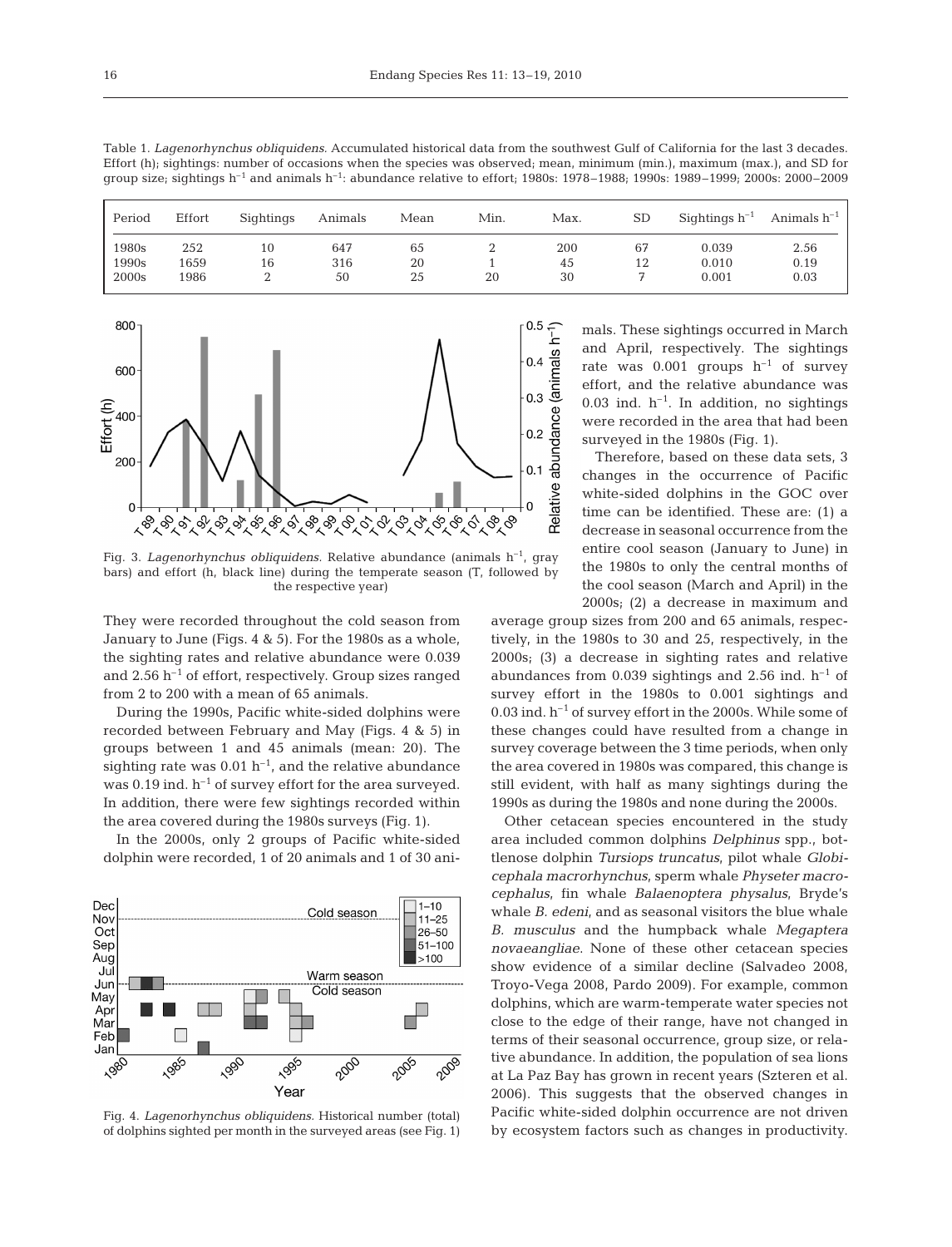

Fig. 5. *Lagenorhynchus obliquidens.* Accumulated relative abundance (animals  $h^{-1}$ , gray bars) and effort (h, black line) per month for each decade. Note the different scales

Similarly, sardine landings in the GOC did not show a consistent decline between the 1980s and the 2000s. Instead, they showed a decline between 1989 and 1993, followed by an increase from 1993 to 2007 (Fig. 6). Sardine landings from neighboring areas out-



Fig. 6. Annual sardine landings from the Gulf of California (GOC) and from the west coast of Baja Peninsula represented by Magdalena Bay (MB; see Fig. 1) and Ensenada (ESND) located near the USA border; MB and ESND data were multiplied by 3 for comparative purposes

side the GOC showed a consistent increase from the 1980s to 2007. Therefore, the changes in the occurrence of Pacific white-sided dolphins in the GOC did not occur in concert with a decline in local fish stocks.

In terms of water temperatures, there has been a trend to increasing water temperatures in the GOC and the CCS since the mid-1910s (Fig. 2). This is consistent with the observed changes in the Pacific whitesided dolphin occurrence being related to an increase in water temperatures.

#### **DISCUSSION**

In the Northeastern Pacific, there are several Pacific white-sided dolphin populations that show relatively complex patterns in their seasonal distributions. However, north–south and inshore–offshore movements have been recorded in several areas. These seasonal patterns are thought to be related to seasonal movements in prey species and changes in water temperature (Leatherwood & Walker 1982, Aurioles et al. 1989, Stacey & Baird 1990, Reeves et al. 2002, Keiper et al. 2005). In the southwest GOC, Aurioles et al. (1989) considered the Pacific white-sided dolphin to be a seasonal visitor during the temperate season (winter to spring; Figs. 4 & 5), when the cooling of GOC waters allows them to enter from the CCS. In addition, their seasonal presence in the southwestern GOC matches with high abundances of small pelagic fish (potential prey) due to seasonal movement of sardine inside the GOC (Hammann et al. 1998). These small pelagic fishes, in turn, attract fish-eating predators such as small cetaceans and sea birds to the southwest GOC (Salvadeo 2008).

Our study suggests that the occurrence of the Pacific white-sided dolphin has decreased by approximately 1 order of magnitude per decade since the 1980s, (Figs. 3 & 5, Table 1). This difference remains even if only areas surveyed in all 3 decades (La Paz Bay) are considered. For example, Pacific white-sided dolphins were rarely recorded in the area around La Paz during the survey conducted here since the year 2000 (Fig. 1). In addition, Pacific white-sided dolphins have not been sighted during recent trips to the sea lion rookery, where data were collected in the 1980s (D. Aurioles pers. comm.).

This decline in the occurrence of Pacific white-sided dolphins in the GOC has not been associated with declines in other marine mammals, such as common dolphins or California sea lions from the La Paz Bay colony, nor has it been associated with a decline in sardine landings (a good index of sardine biomass). This suggests that the decline in Pacific white-sided dolphin occurrence is not related to factors such as a decline in available prey or a reduction in productivity. In addi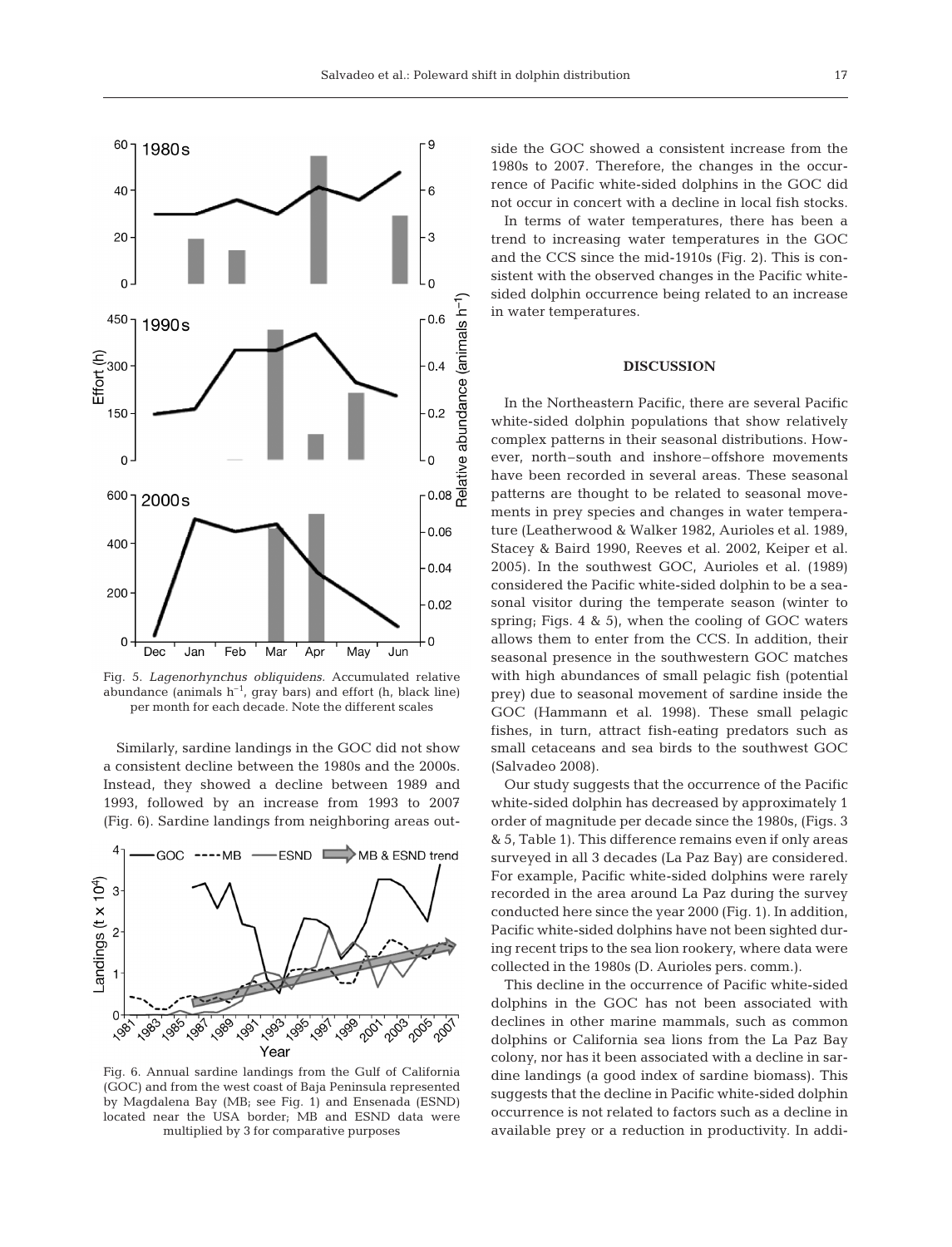tion, the level of bycatch in Pacific white-sided dolphins is relatively low (<10% of calculated biological removal; Carretta et al. 2008), and therefore is unlikely to be a major driving force behind the decline in occurrence that we identified in this study. Similarly, there is no evidence of increased industrial or military noise within the region that could contribute to this decline. Finally, the principal activities in the southern peninsula are artisanal and sport fisheries, and ecotourism; these activities have a low or no impact on marine mammals around the area.

However, the decline in occurrence has occurred during a period of warming in the local region. This suggests that changes in water temperature may be associated with the decline in occurrence. This possibility is further supported by the seasonal contraction in occurrence to the coolest times of the year as temperatures have increased.

While variations in water temperature may be associated with short-term climatic events, such as El Niño and Pacific Decadal Oscillations (PDO), there has been a consistent increase in temperature throughout the period from 1980 to 2009. This suggests that the main driving force behind these changes in water temperature is global climate change rather than more regional and mid-term climatic events.

Thus, if we consider the GOC as the southern boundary of the Pacific white-sided dolphin range, the decrease in their abundance and group size between 1980 and 2009 (Table 1, Figs. 3 to 5) and their monthly contraction to cooler months (Figs. 4 & 5), are evidence consistent with a poleward shift in their range.

Therefore, these observations are consistent with the northward shift in the range of the Pacific white-sided dolphin predicted by MacLeod (2009). This possibility of a poleward shift in the range of the Pacific whitesided dolphin in the northeastern Pacific is further supported by evidence that Pacific white-sided dolphins increased in occurrence on the west coast of Canada from 1984 to 1998 (Morton 2000). Therefore, throughout the northeast Pacific, there is evidence of a poleward shift in occurrence at both the northern and southern range limits of this species, associated with increases in water temperature.

This poleward shift in the range of the Pacific whitesided dolphin in response to climate change is likely to have implications for conservation and management of the GOC marine environment. In particular, the species' shift away from the GOC may be indicative of other climate-induced changes in local ecosystems. In addition, it has implications for the conservation and management of the Pacific white-sided dolphin in the northeastern Pacific. In particular, it is likely to become increasingly rare in southern portions of its current range, especially in Mexican waters.

Finally, this is the second of the 6 species of the genus *Lagenorhynchus* in which evidence of a climate change-induced range shift has been identified (MacLeod et al. 2005), supporting the hypothesis that members of this genus may be particularly at risk from the negative effects of climate change (MacLeod 2009).

*Acknowledgements.* We acknowledge the Consejo Nacional de Ciencia y Tecnología (CONACyT) and the Programa Institucional de Formación de Investigadores from the Instituto Politécnico Nacional (PIFI-IPN) for the scholarships given to C.S. We also thank the Cetacean Society International for a student grant. Thanks to the Marine Mammal Laboratory (UABCS) for the dolphin sighting data, The School for Field Studies and Ecology Project International (campus La Paz) for their support in the 1990s and 2000s field trips, respectively, C. Quiñónez-Velázquez for sardine data, M. Mercuri and G. de la Cruz-Aguero for comments, A. Gedissman for reviewing the English, and the anonymous reviewers for helping us to improve the paper.

#### LITERATURE CITED

- Aurioles D, Leatherwood S, Muñoz E (1988) Pacific whitesided dolphins *(Lagenorynchus obliquidens)* in the Sea of Cortez. Bull South Calif Acad Sci 87:44–45
- Aurioles DG, Gallo-Reynoso JP, Muñoz EL, Ejido JV (1989) El delfín de costados blancos *(Lagenorhynchus obliquidens,* Gill 1865) (Cetacea: Delphinidae) residente estacional en el suroeste del Golfo de California, México. An Inst Biol Univ Nac Auton Mex Zool 60:459–472
- ► Beier E (1997) A numerical investigation of the annual variability in the Gulf of California. J Phys Oceanogr 27: 615–632
	- Carretta JV, Forney KA, Lowry MS, Barlow J and others (2008) United States Pacific marine mammal stock assessment: 2008. NOAA Tech Memo NMFS-SWFSC-434
	- Hammann MG, Nevárez-Martínez MO, Green-Ruíz Y (1998) Spawning habitat of the Pacific sardine (*Sardinops sagax*) in the Gulf of California: egg and larval distribution 1956–1957 and 1971–1991. CCOFI Rep 39:169–179
- ► Keiper CA, Ainley DG, Allen SG, Harvey JT (2005) Marine mammal occurrence and ocean climate off central California, 1986 to 1994 and 1997 to 1999. Mar Ecol Prog Ser 289: 285–306
	- Leatherwood S, Walker WA (1982) Population biology and ecology of the Pacific whitesided dolphin *Lagenorhynchus obliquidens* in the northeastern Pacific. Part I: Distribution, seasonal movements and abundance with a bibliography and summary of specimen material. NOAA, NMFS, SWFC Admin Rep LJ-82-18C
	- Leatherwood S, Reeves RR, Bowles AE, Stewart BS, Goodrich KR (1984) Distribution, seasonal movements and abundance of Pacific white-sided dolphins in the eastern North Pacific. Sci Rep Whales Res Inst 35:129–157
	- Lluch-Belda D, Del Monte Luna P, Lluch-Cota SE (in press) 20th century variability of the Gulf of California SST. CCOFI Rep
- ▶ MacLeod CD (2009) Global climate change, range changes and potential implications for the conservation of marine cetaceans: a review and synthesis. Endang Spec Res 7: 125–136